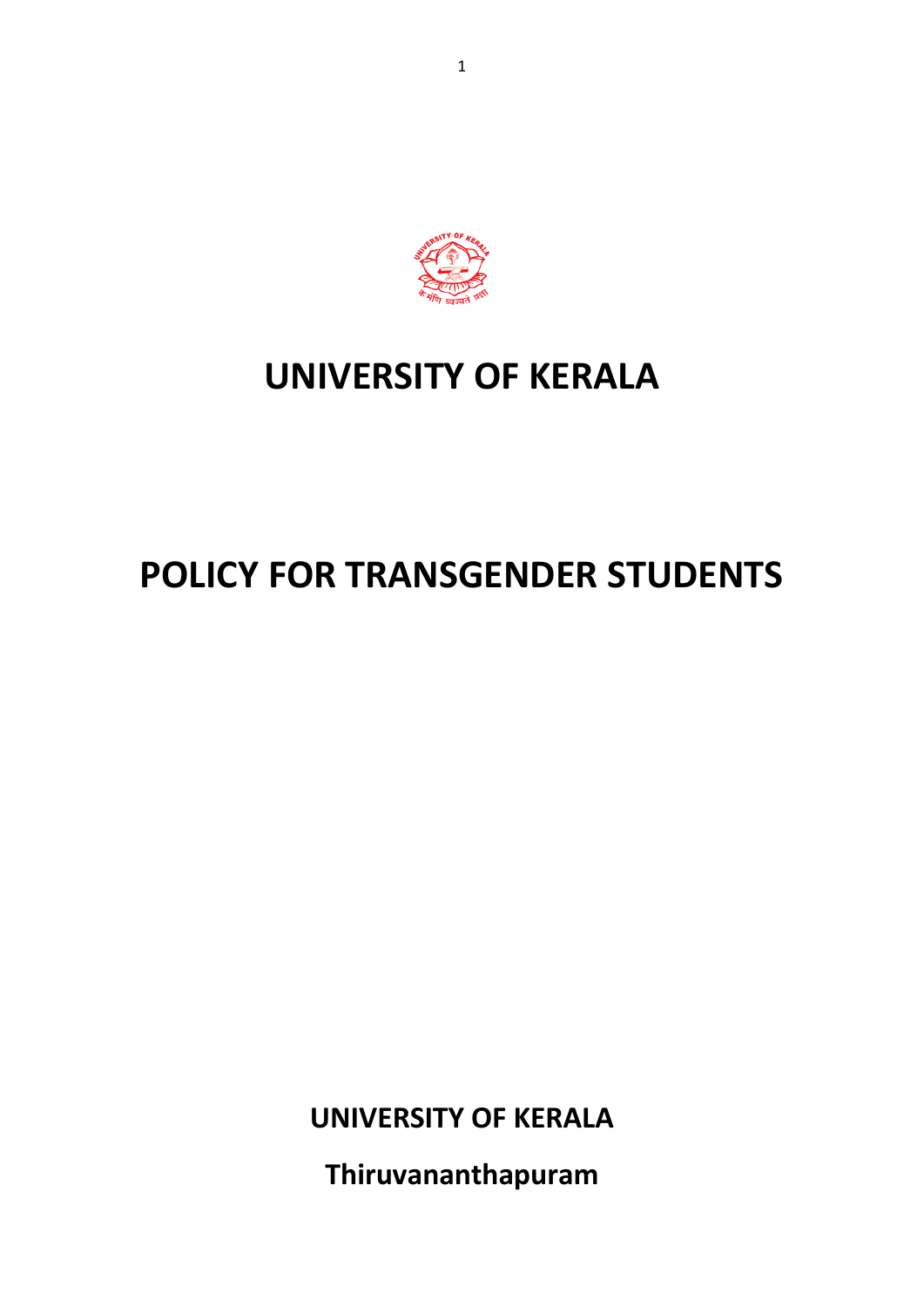## **UNIVERSITY OF KERALA POLICY FOR TRANSGENDER STUDENTS**

"Seldom, our society realizes or cares to realize the trauma, agony and pain which the members of Transgender community undergo, nor appreciates the innate feelings of the members of the Transgender community, especially of those whose mind and body disown their biological sex. Our society often ridicules and abuses the Transgender community and in public places like railway stations, bus stands, schools, workplaces, malls, theatres, hospitals, they are sidelined and treated as untouchables, forgetting the fact that the moral failure lies in the society's unwillingness to contain or embrace different gender identities and expressions, a mindset which we have to change."

#### **(Judgement of the Hon'ble Supreme Court of India on 15 April 2014)**

This historic judgment of the Hon'ble Supreme Court of India on 15 April 2014 upheld the Constitutional rights of Transgenders (TGs) by emphasizing the fact that they ought to be treated as equal citizens in every sense of the term. The judgment has also directed the Central and State governments to extend all help to the Transgenders by considering them as OBCs for the purposes of education and employment in order to lead a life with dignity in society.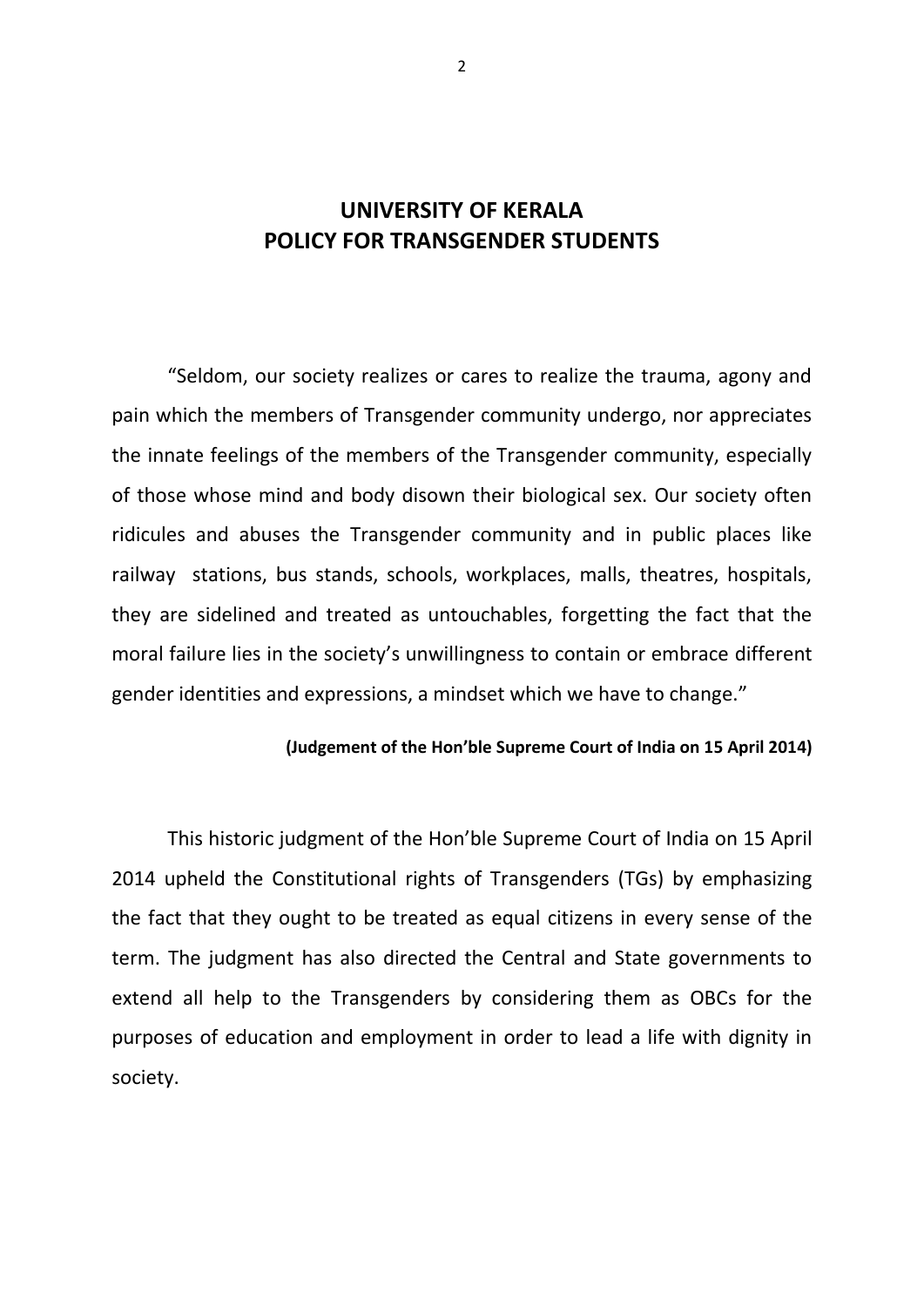#### **Who is a Transgender?**

A person, who does not identify with the gender assigned to them at birth. Transgenders include trans-men & trans-women (whether or not they have undergone sex reassignment surgery or hormonal treatment or laser therapy, etc.), gender queers, and a number of socio cultural identities, such as kinnars, hijras, aravanis, jogtas, etc.

It is high time that society considers seriously the problems faced by Transgenders such as fear, shame, social discrimination, and social stigma. Almost all social institutions have a role to play in helping the Transgender community to be part of the mainstream through various measures. The education system has a seminal role not only in empowering them by providing a congenial atmosphere for continuing their education, but also in sensitizing the society that the persons belonging to the Transgender community need our care and consideration.

As a consequence, University of Kerala has formulated a policy to help students belonging to the Transgender community to pursue their education without any social discrimination.

#### **Objectives of the Policy**

- 1. Identify Transgender students in educational institutions under University of Kerala.
- 2. Protect the identity and self respect of Transgender students.
- 3. Provide Transgender students with proper educational ambience and thus help them to gain confidence, acceptance, and acknowledgement in society.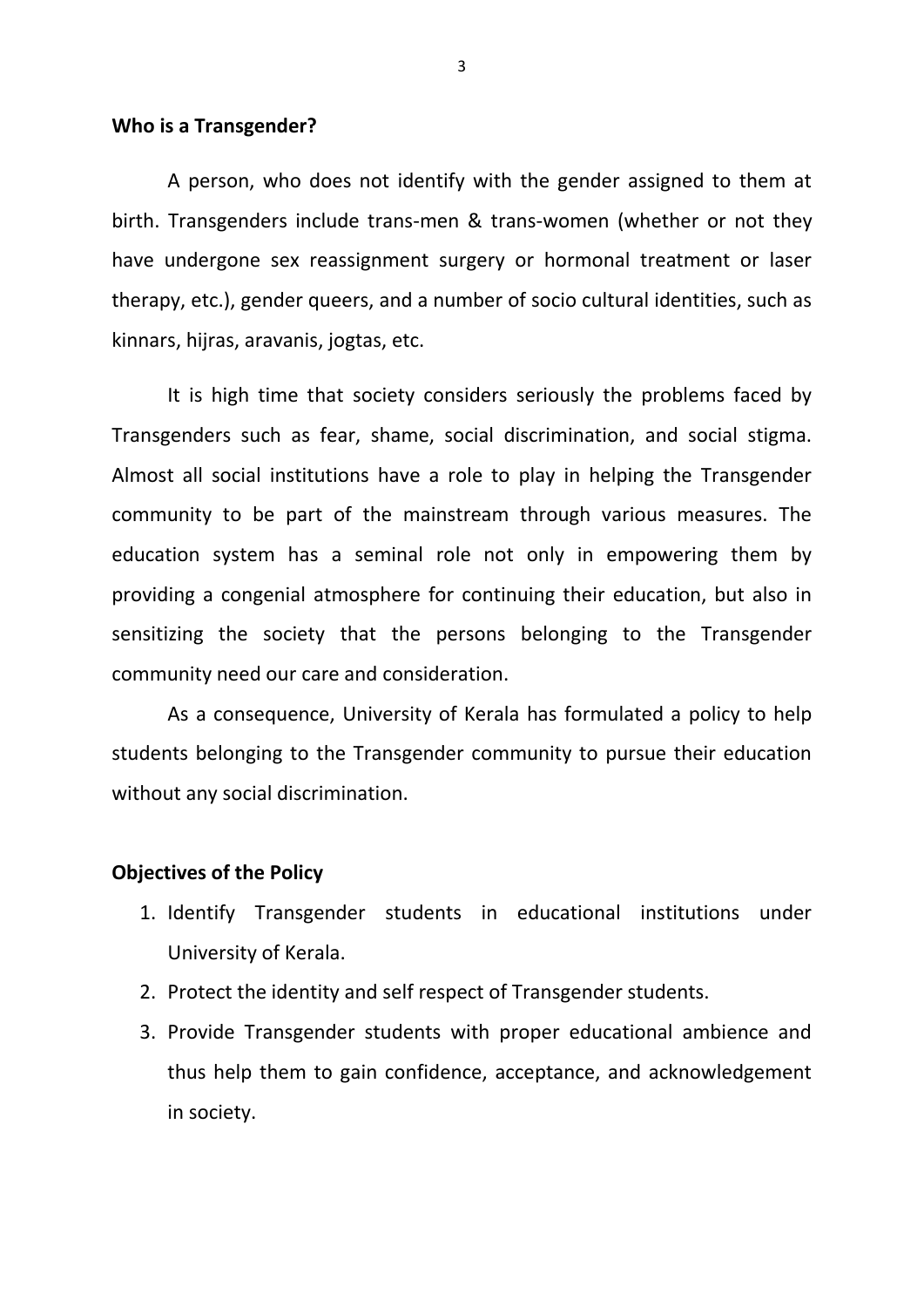- 4. Provide them with support systems to bring them into the mainstream societal framework and to provide adequate platforms for their overall development.
- 5. Provide ample opportunities for their education and employment.
- 6. Sensitize the teaching, non-teaching staff and student community in all educational institutions so that there is no discrimination and that the TGs are treated as normal citizens with self-respect and dignity.
- 7. Ensure the removal of impediments existing in the society against Transgenders from pursuing higher education.
- 8. Ensure penal action against persons who discriminate, harass, deny or violate the special rights given to the TGs.
- 9. Establishment of proper mechanism and its effective implementation to address the issues of violence and harassment faced by Transgender students.

#### **Steps to be implemented to address the problems of Transgender students:**

#### **I. Identification of Transgender Students:**

- i. All educational institutions affiliated to the University of Kerala to take steps to identify TG students in their institution.
- ii. Transgender student should be asked to submit an affidavit that She / He/TG is a Transgender along with a Certificate duly issued by an authorized person entrusted by the State Government stating that she/he/TG is a transgender.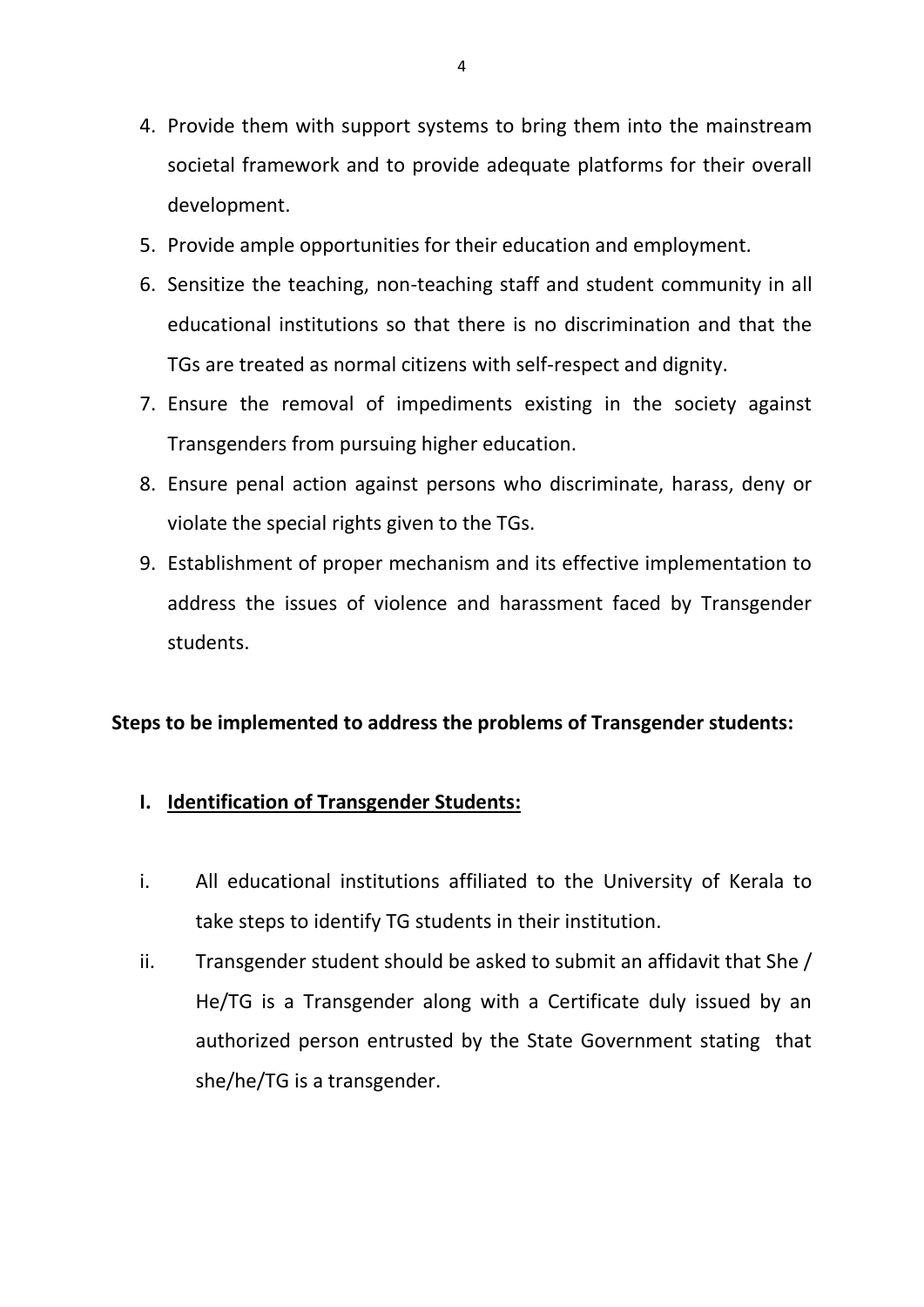- iii. While dealing with the TG students, the institution should be extremely careful in managing their special needs and create an academic ambience congenial to them.
- iv. Appoint a Contact Person, who shall keep the details of the TG students with due confidentiality.

### **II. Equal Opportunities**

- i. Include the Transgender category in the Application Forms and in all types of Certificates for courses in all the educational institutions under the University. It should be given as  $-$  He/She/Mx. Use the pronoun TG, instead of 'He' or 'She' in certificates issued to them.
- ii. Additional seats should be reserved for TG students in all courses offered by the University/Colleges.
- iii. All institutions affiliated to University of Kerala to publicise the special opportunities for TG students for all courses offered by the institutions.

#### **III. Safety**

- i. Implement anti-ragging laws for the protection of TG students.
- ii. Establish Counseling Centres to TG students in every institution.
- iii. A Special Transgender Safety Cell at the University level should coordinate and supervise the activities of the Equal Opportunity Cell and Counseling Centres at the College level which is entrusted with the safety and security of TG students.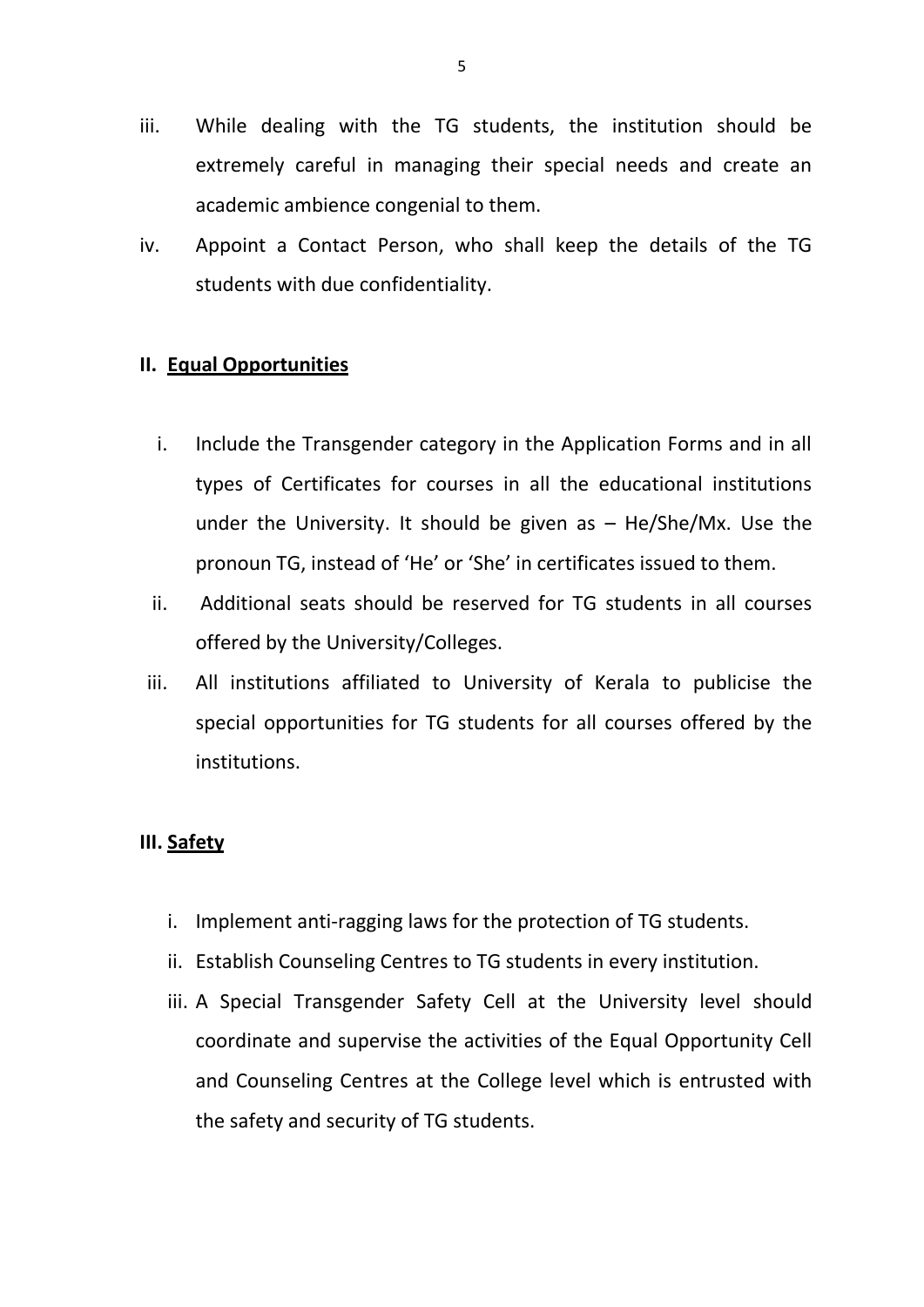#### **IV. Syllabus**

- i. Include contents on Transgender in the syllabi of the Degree/PG Programmes to help students to know the different dimensions – biological, sociological, psychological, political, and constitutional - of transgender issues.
- ii. Research Centres to include the issues of Transgenders in their studies and research projects and take initiatives to sensitize the community about the problems of Transgenders.

## **V. Scholarships/Entitlements**

- i. Provide admissions to TG students by reserving seats to them in all courses with scholarships.
- ii. Provide hostel facilities for transgender students in Colleges/University at subsidized rates.

## **VI. TG Friendly Infrastructure**

- i. Colleges to provide special washrooms and rest rooms to TG students. University should help Colleges to get the UGC fund for this purpose.
- ii. Special care should be given in health care of Transgender students.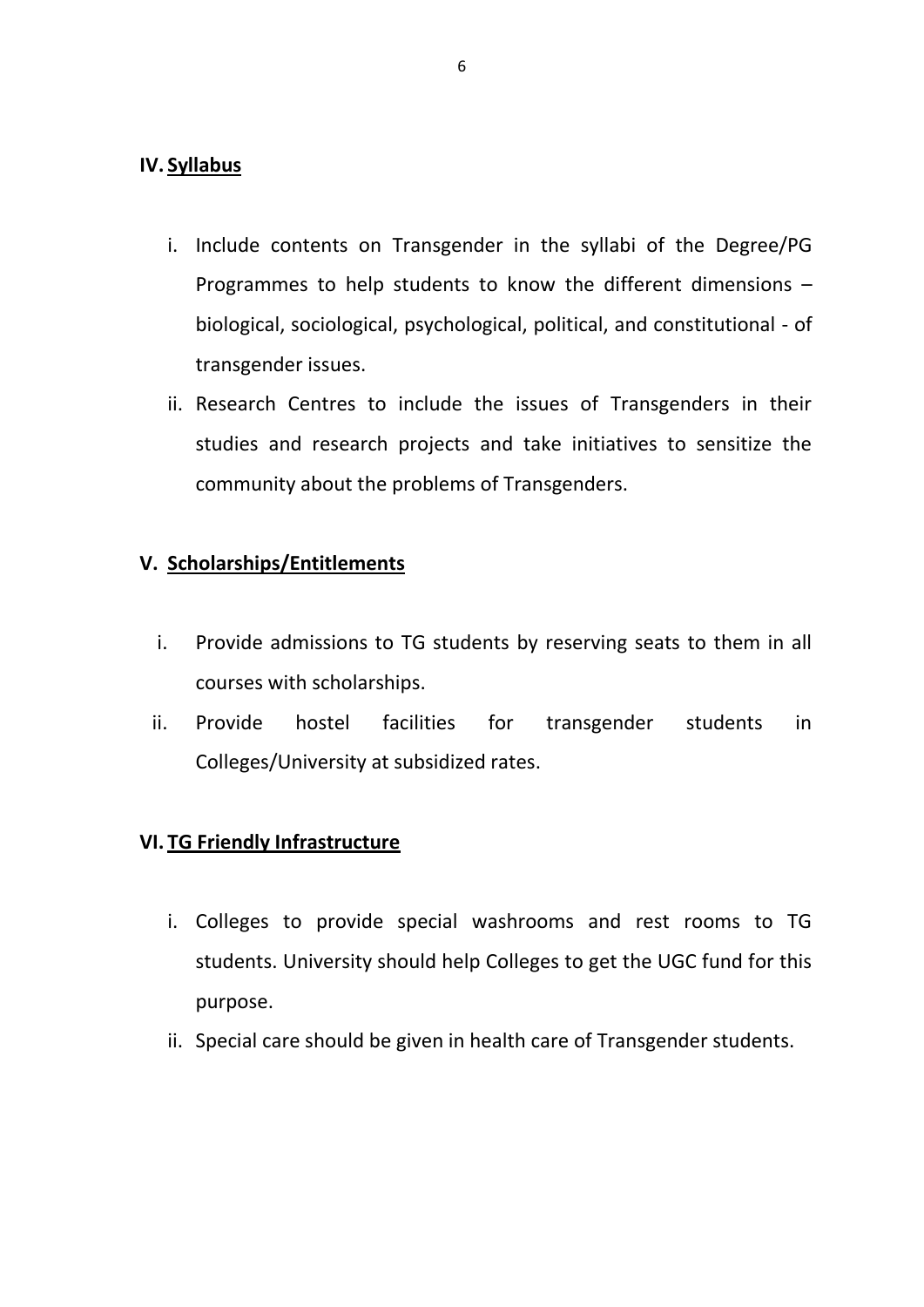## **VII. Awareness programmes**

- i. University and all other institutions under it should take initiatives in organizing programmes to conscientise all the stakeholders on issues related with Transgenders.
- ii. University should take the initiative to give an orientation to the teaching and non-teaching community regarding the issues of transgenders.